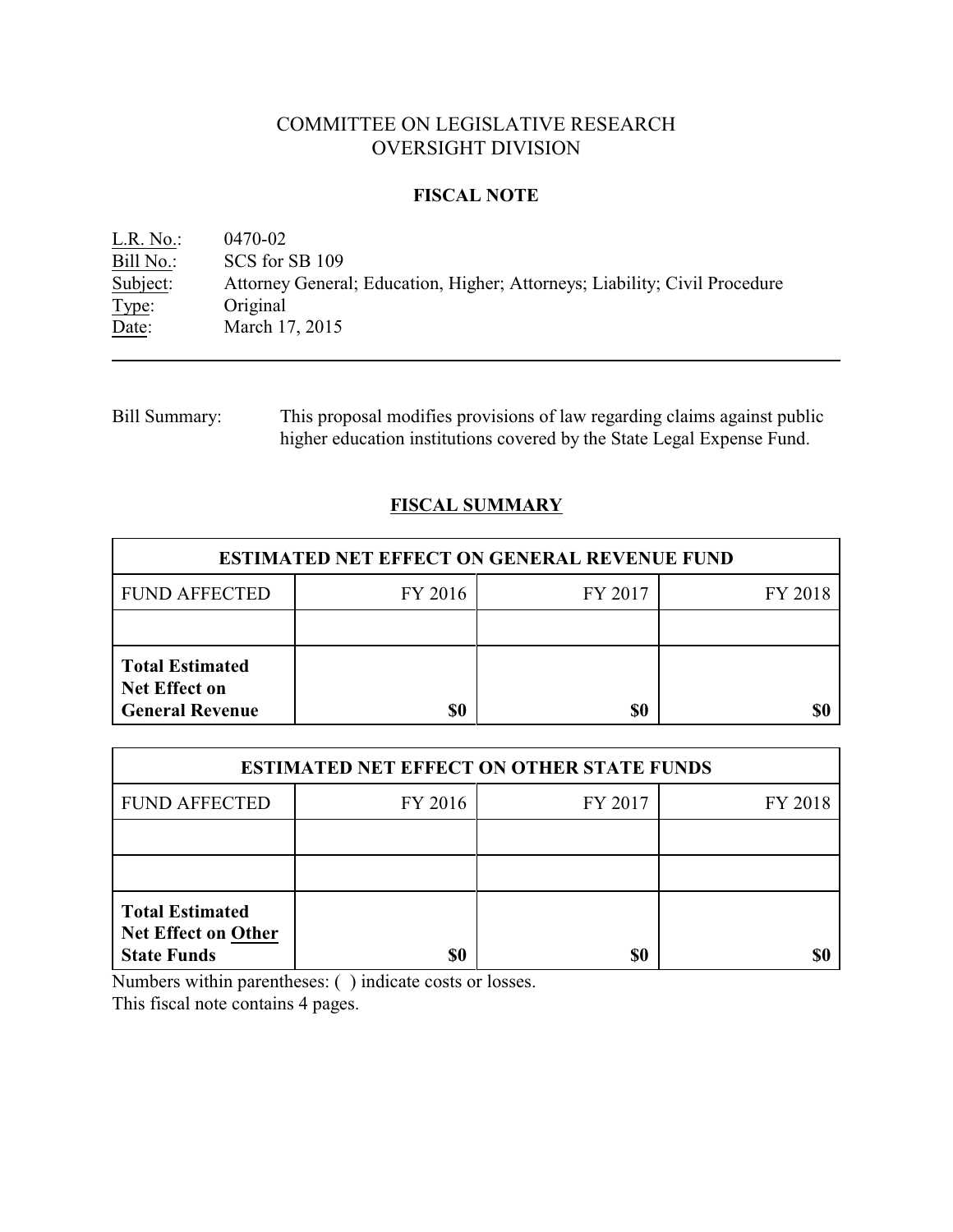L.R. No. 0470-02 Bill No. SCS for SB 109 Page 2 of 4 March 17, 2015

| <b>ESTIMATED NET EFFECT ON FEDERAL FUNDS</b>                        |         |         |         |  |
|---------------------------------------------------------------------|---------|---------|---------|--|
| <b>FUND AFFECTED</b>                                                | FY 2016 | FY 2017 | FY 2018 |  |
|                                                                     |         |         |         |  |
|                                                                     |         |         |         |  |
| <b>Total Estimated</b><br>Net Effect on All<br><b>Federal Funds</b> | \$0     | \$0     |         |  |

| <b>ESTIMATED NET EFFECT ON FULL TIME EQUIVALENT (FTE)</b>    |         |         |         |  |
|--------------------------------------------------------------|---------|---------|---------|--|
| <b>FUND AFFECTED</b>                                         | FY 2016 | FY 2017 | FY 2018 |  |
|                                                              |         |         |         |  |
|                                                              |         |         |         |  |
| <b>Total Estimated</b><br><b>Net Effect on</b><br><b>FTE</b> |         |         |         |  |

 $\Box$  Estimated Net Effect (expenditures or reduced revenues) expected to exceed \$100,000 in any of the three fiscal years after implementation of the act.

| <b>ESTIMATED NET EFFECT ON LOCAL FUNDS</b> |         |         |         |
|--------------------------------------------|---------|---------|---------|
| <b>FUND AFFECTED</b>                       | FY 2016 | FY 2017 | FY 2018 |
| <b>Local Government</b>                    | \$0     | \$0     | \$0     |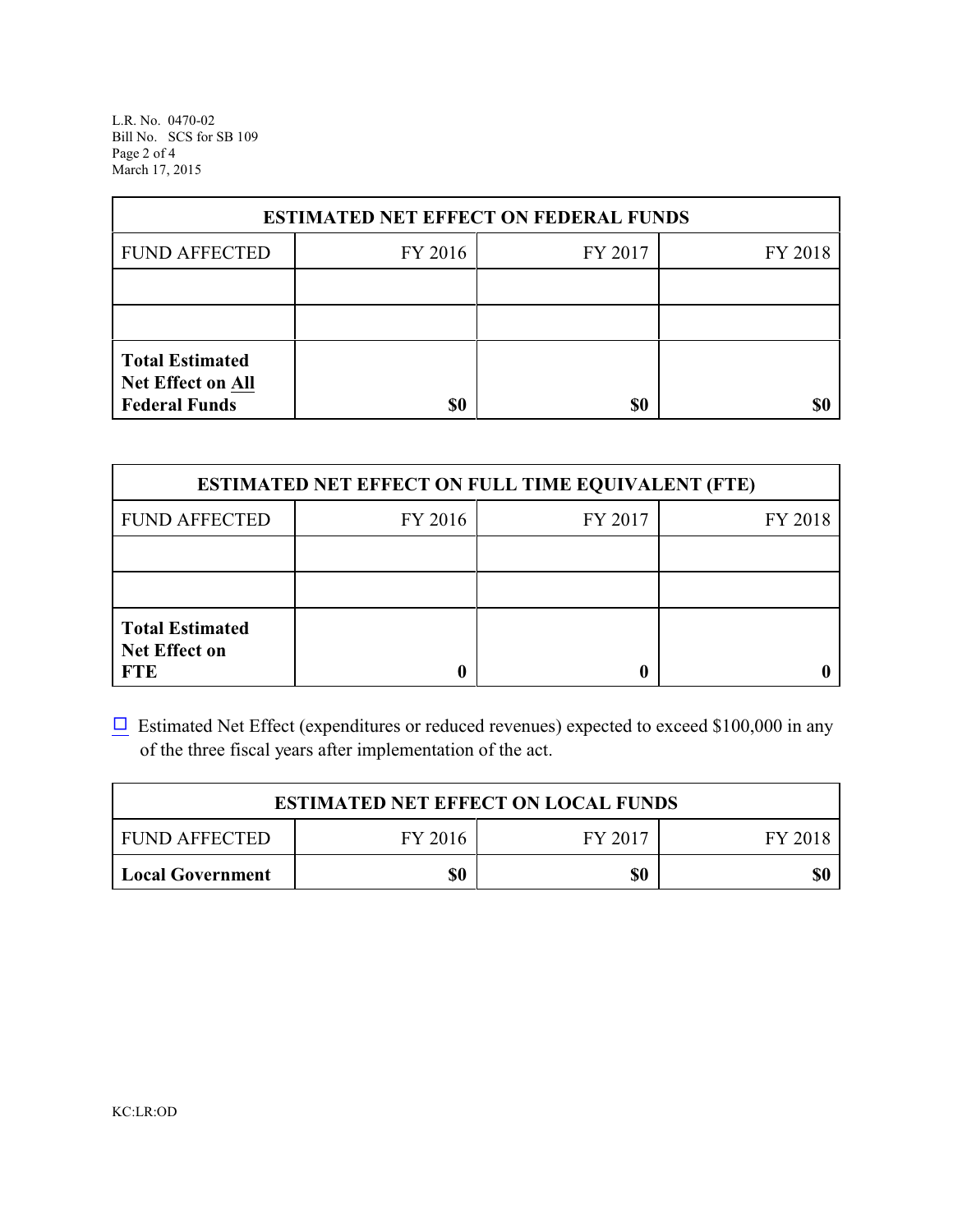L.R. No. 0470-02 Bill No. SCS for SB 109 Page 3 of 4 March 17, 2015

## **FISCAL ANALYSIS**

## ASSUMPTION

The officials from the **Attorney General's Office** assume any potential cost arising from this proposal can be absorbed with existing resources.

Officials from the **Office of Administration** - **General Services Division (OA)** assume the proposed legislation requires legal counsel of certain impacted public institutions to obtain settlement authority from the attorney general before entering into a settlement agreement for any claim to be paid by the state legal expense fund.

Currently, the impacted public institutions have an added financial incentive to settle claims, above and beyond any ordinary financial effects of settling a claim, in that when one of the impacted claims is settled, the institution incurs no additional costs (all costs of the settlement itself being borne by the legal expense fund), whereas if a claim is not settled and instead proceeds towards litigation the institution bears the full costs of preparation and litigation.

OA officials state it is impossible to calculate or accurately estimate the cost savings to the legal expense fund.

In response to a previous version, officials from the **Department of Higher Education**, the **State Technical College of Missouri**, **Lincoln University**, **Missouri State University** and the **University of Central Missouri** each assumed the proposal will have no fiscal impact on their respective organizations.

**Oversight** assumes the Attorney General's Office would maintain a reasonable position regarding claim settlements therefore resulting in no fiscal impact to the State or colleges and universities.

|                                         | <u>\$0</u>                    | <u>\$0</u> | <u>\$0</u> |
|-----------------------------------------|-------------------------------|------------|------------|
| <b>FISCAL IMPACT - State Government</b> | FY 2016<br>$(10 \text{ Mo.})$ | FY 2017    | FY 2018    |